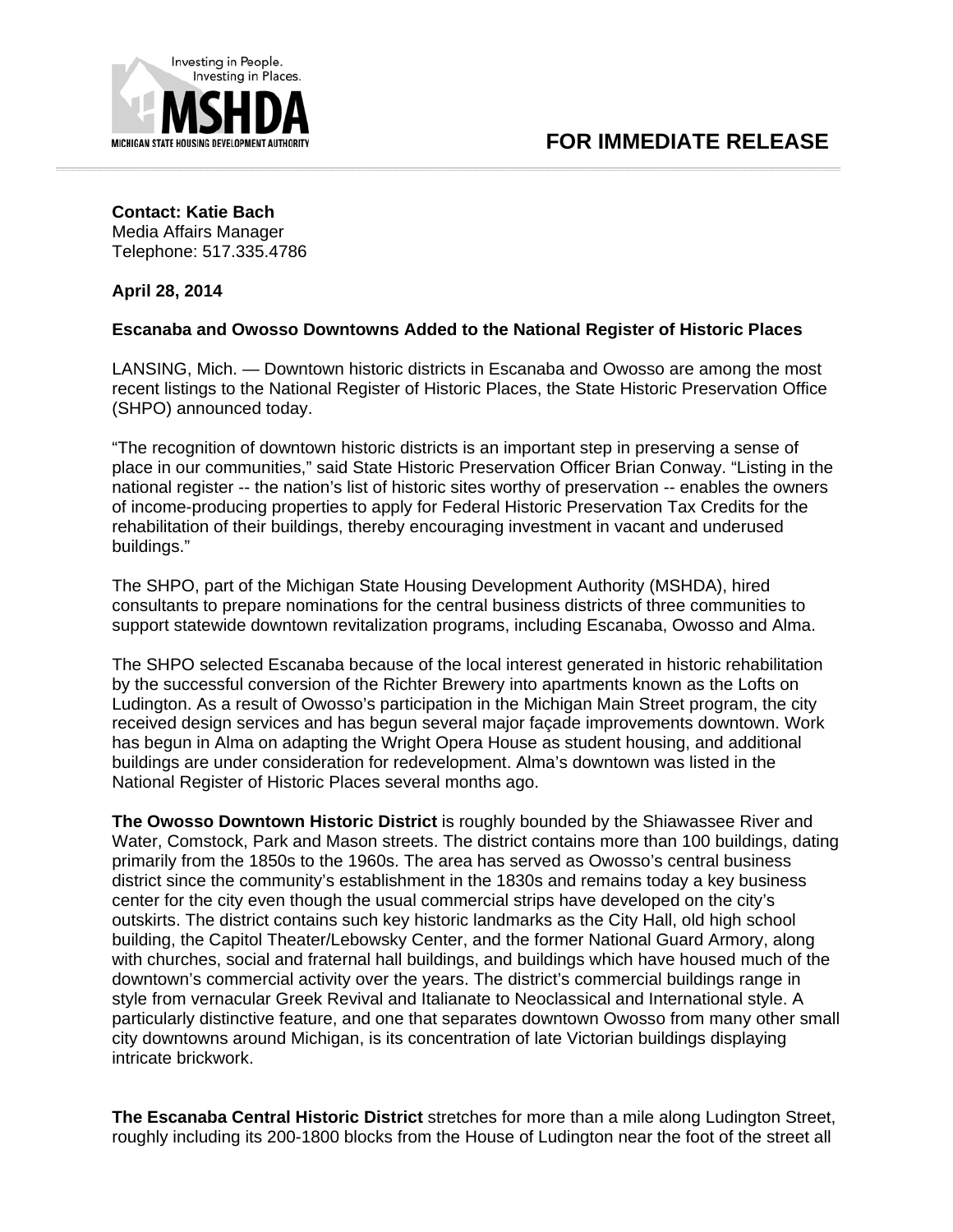the way to the former Stegath Lumber and Richter Brewery complexes. It encompasses the city's historic central business district and parts of adjacent blocks containing the county courthouse complex, historic junior high school, the former city hall and public library, and church buildings. The district's 185 buildings date mostly from the early 1880s to the mid-1960s and include four churches, three theater buildings, the former post office, fraternal and social hall buildings, as well as commercial buildings that housed hotels, banks, department stores, restaurants, saloons, stores and offices. The district has more than a dozen buildings employing Lake Superior red sandstone, Neoclassical former bank buildings, late Victorian commercial blocks and Period Revival and Moderne movie theaters, and later representatives of International and Mid-Century Modern influences.

Other Michigan sites listed in this round:

**The Genesee Street School, 835 W. Genesee St., Lansing.** Lansing architect Edwyn A. Bowd designed the Neoclassical school building constructed in 1912 in an early 20th-century neighborhood northwest of downtown Lansing. The building is quite similar to the Shiawassee Street School in Corunna, also designed by Bowd. The school closed at the end of the 1984 school year and was used by a number of nonprofits, including the Black Child and Family Institute, which leased the building from the school district from 1986 to 2012. The building is now owned by Zero Day, a nonprofit devoted to providing job training and housing for veterans.

## **Sparks-Anderson House, 7653 West Main St., Oshtemo, Kalamazoo County**

The Greek Revival-style Sparks-Anderson House dates from 1852, the early years of Oshtemo Township settlement. Once one of many Greek Revival residences in the township, the house is now one of only a few remaining with its historic features intact. The property is owned by Kalamazoo College, which also owns the former farmland once associated with the house. The property is now known as the Lillian Anderson Arboretum.

Historic sites are nominated to the national register by the State Historic Preservation Review Board, which considers nominations to the register three times per year. On behalf of the review board, the State Historic Preservation Office (SHPO) forwards nominations to the keeper of the National Register, National Park Service, U. S. Department of the Interior, for listing. Michigan has more than 1,600 listings in the National Register of Historic Places, including some 250 districts comprising more than 20,000 properties.

The SHPO coordinates the National Register Program in Michigan. For information on the National Register of Historic Places and other programs of the State Historic Preservation Office, visit www.michigan.gov/shpo or call (517) 373-1630.

The State Historic Preservation Office (SHPO) is financed in part by a grant from the National Park Service, Department of Interior. The opinions expressed herein do not necessarily reflect those of the Department of the Interior. The Department of the Interior prohibits discrimination on its federally funded assistance programs. If you believe you've been discriminated against please contact the Office of Equal Opportunity, National Park Service, 1849 C. St. NW, Washington DC 20240.

The State Historic Preservation Office is part of the Michigan State Housing Development Authority (MSHDA), which provides financial and technical assistance through public and private partnerships to create and preserve decent, affordable housing for low- and moderate-income residents and to engage in community economic development activities to revitalize urban and rural communities.

\*MSHDA's loans and operating expenses are financed through the sale of tax-exempt and taxable bonds as well as notes to private investors, not from state tax revenues. Proceeds are loaned at below-market interest rates to developers of rental housing, and help fund mortgages and home improvement loans.